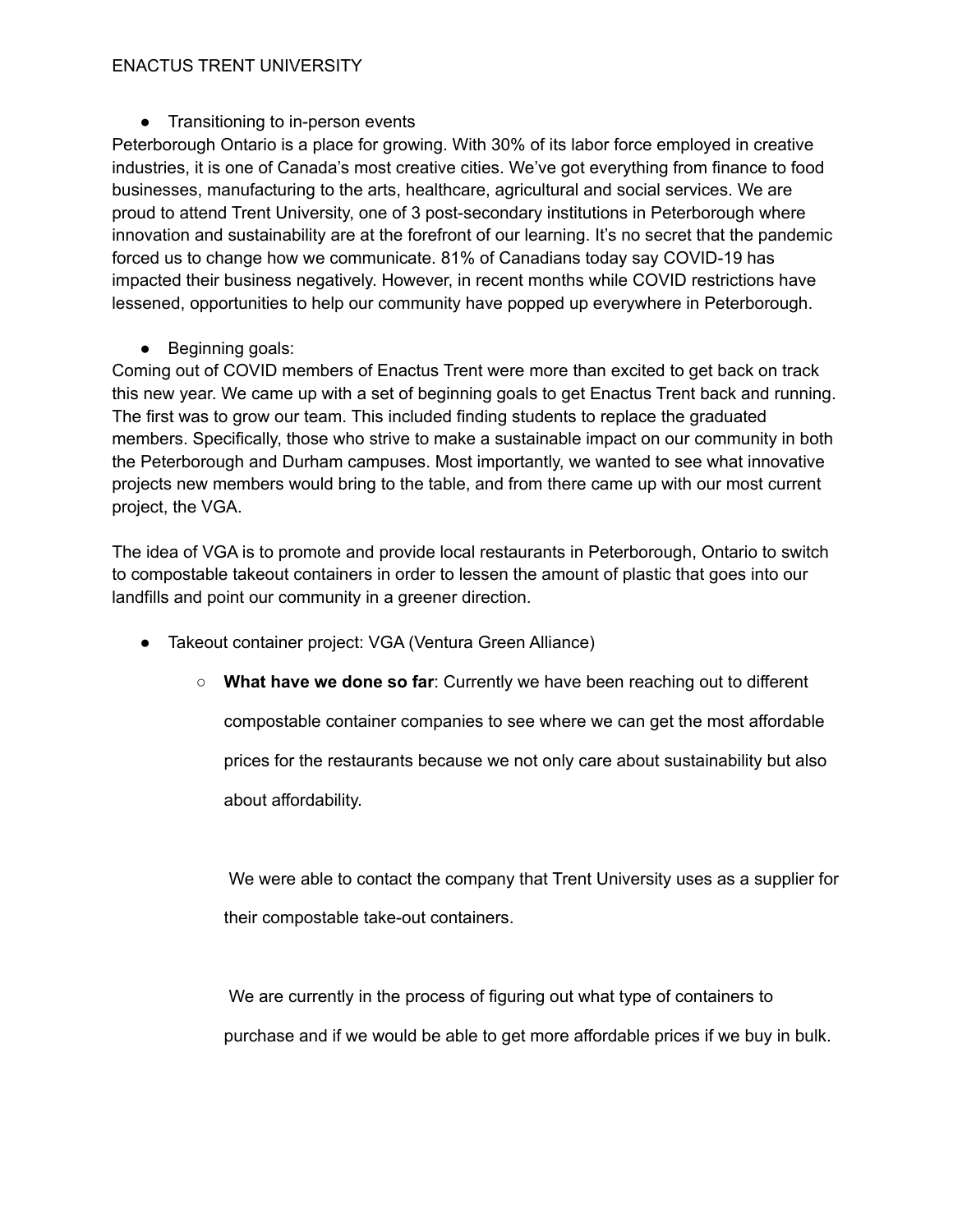## ENACTUS TRENT UNIVERSITY

We have also been reaching out to restaurants throughout Peterborough to see who would be interested in joining this network and using compostable take-out containers.

We had a list of questions that we asked them to get a better understanding of why they haven't already been using compostable containers and if they would like to start using them.

For most restaurants the main concern was the price, that is why we are trying to get more restaurants involved to decrease the overall costs.

## ○ **What are we planning to do in the future?**

Our ultimate goal is to create a non-profit network between restaurants throughout Peterborough to transition over to compostable takeout containers instead of thermo-plastic ones

Our next steps are to finalize which restaurants would like to participate in this network.

Along with the pricing from the company that we have contacted.

Additionally, being a part of this network gives restaurants the ability to become more sustainable and they can advertise this because there is a high demand for businesses that care about sustainability and are doing something to better the environment.

In this academic year, Enactus Trent has transitioned from humble beginnings to a vibrant team. Enactus Trent University has been able to grow the team not only on the Peterborough Campus but also at the Durham campus. During covid, the team was not able to grow much nor consistently work on projects. However, after returning in person this year, we were able to recruit 7 new team members and began to function properly again. The team worked together well and the marketers advertised new positions. This led to the recruitment of eight new